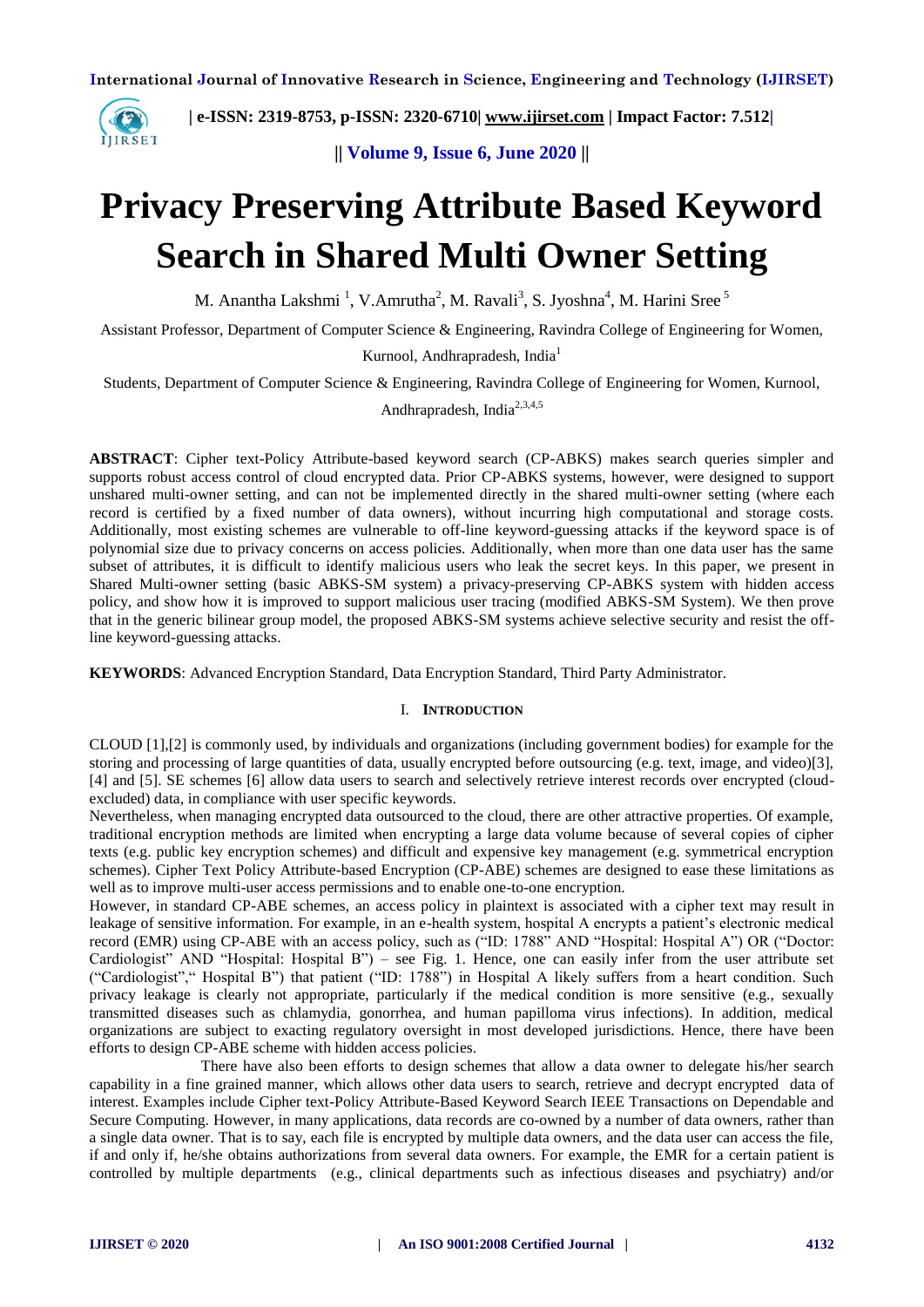

 **| e-ISSN: 2319-8753, p-ISSN: 2320-6710| [www.ijirset.com](http://www.ijirset.com/) | Impact Factor: 7.512|**

# **|| Volume 9, Issue 6, June 2020 ||**

medical organizations (e.g., San Antonio Behavioral Healthcare Hospital, Texas Center for Infectious Disease, and Texas Infectious Disease Institute).

Deploying CP-ABKS schemes [15], [16] in the unshared multi-owner setting (where multiple data owners manage different data records) incur significant computational and storage costs. Another realistic, but more complex, setting is the shared multi-owner setting, where each record is co owned by multiple data owners. The differences between unshared multi owner setting and shared multi-owner setting are described . We formally prove that the basic and modified ABKSSM systems guarantee the security of shared data and access policies, achieve selective security, and resist off-line keyword guessing attack in the generic bilinear group model. We also demonstrate performance1 of the basic ABKS-SM system using experiments on real-world datasets.

# II. **EXISTING MODEL**

CP-ABE was designed to allow fine-grained access control over cipher texts, and CP-ABKS was designed to support both fine-grained access control and keyword search simultaneously. For example, Zheng et al. [25] presented the CP-ABKS scheme that enables data owners to grant fine-grained search permissions, Sun et al. [16] presented an owner-enforced CP-ABKS scheme that supports user revocation and is shown to be selectively secure against chosen-keyword attack. However, the computational costs of these two schemes grow linearly as the number of system attributes increases. This is not scalable in practice. To minimize computational costs and cipher text size required in such schemes, Li et al. [26] implemented a keyword search function in attribute-based encryption (ABE) scheme, by outsourcing key-issuing and decryption operations. Donget al. [27] also designed an efficient CP-ABKS scheme via an online/offline approach when considering resource constrained mobile devices.

One serious limitation of CP-ABE schemes is that the access policy embedded in the cipher texts may leak sensitive information to authorized data users, as discussed in the preceding section. Thus, Nis hide et al. [28] constructed amore practical CP-ABE scheme, which allows the encryptorto use wildcards to represent certain attributes in a hidden solution. Similarly, Phuong et al. [14] proposed a hidden access policy scheme, which supports AND-gate with wild card by utilizing inner product encryption. These prior CPABE schemes with partially hidden access policy have high computational costs and do not support keyword search over encrypted data.

To resist off-line keyword-guessing attacks, Qiu et al. [29] presented a secure CP-ABKS scheme supporting keyword search and hidden access structure. Also, as discussed earlier, such schemes generally consider only unshared multi-owner setting. For example, Zhang etal. [30] provided privacy-preserving ranked multi-keyword search in the multi-owner model and prevented attackers from eavesdropping secret keys. Miao et al. [15] designed an efficient multi-keyword search scheme with fine-grained access control. Should these schemes be deployed in a shared multi-owner setting, they will need the same random parameter for each individual data owner, which clearly is impractical in practice particularly as the number of data owners increases.

#### **Disadvantages of Existing Model**

In the existing work, while CPABKS schemes can achieve one-to-many encryption and support expressive access control, they are not capable of identifying data users leaking the secret keys if the 'culprits' have the same subset of attributes as other honest data users.

The existing system has one serious limitation of CP-ABE schemes which is that the access policy embedded in the cipher texts may leak sensitive information to authorized data users, as discussed in the preceding section.

#### III. **PROPOSED MODEL**

Hence, in this system the system first proposes a privacy-preserving **A**ttribute-**B**ased **K**eyword **S**earch system with hidden access policy in **S**hared **M**ulti-owner setting (basic ABKS-SM system),then extend this basic system to support traceability(modified ABKS-SM system). Specifically, the main contributions of this paper are as follows.

- **Shared multi-owner setting**. Both ABKS-SM systems consider the shared multi-owner setting and enable data owners to provide enhanced access control over their shared data with multiple permissions.
- **Hidden access policy**. Both ABKS-SM systems provide hidden access policy, so that the access structure attached to the cipher texts does not leak sensitive information about the encrypted data and its privileged recipients.
- **Tracing of malicious data users**. To prevent dishonest data users from leaking their secret keys to others (e.g., for profits), the modified ABKS-SM system provides traceability by securely embedding their identity information in the secret keys. We formally prove that the basic and modified ABKSSM systems guarantee the security of shared data and access policies, achieve selective security, and resist off-line keyword-guessing attack in the generic bilinear group model.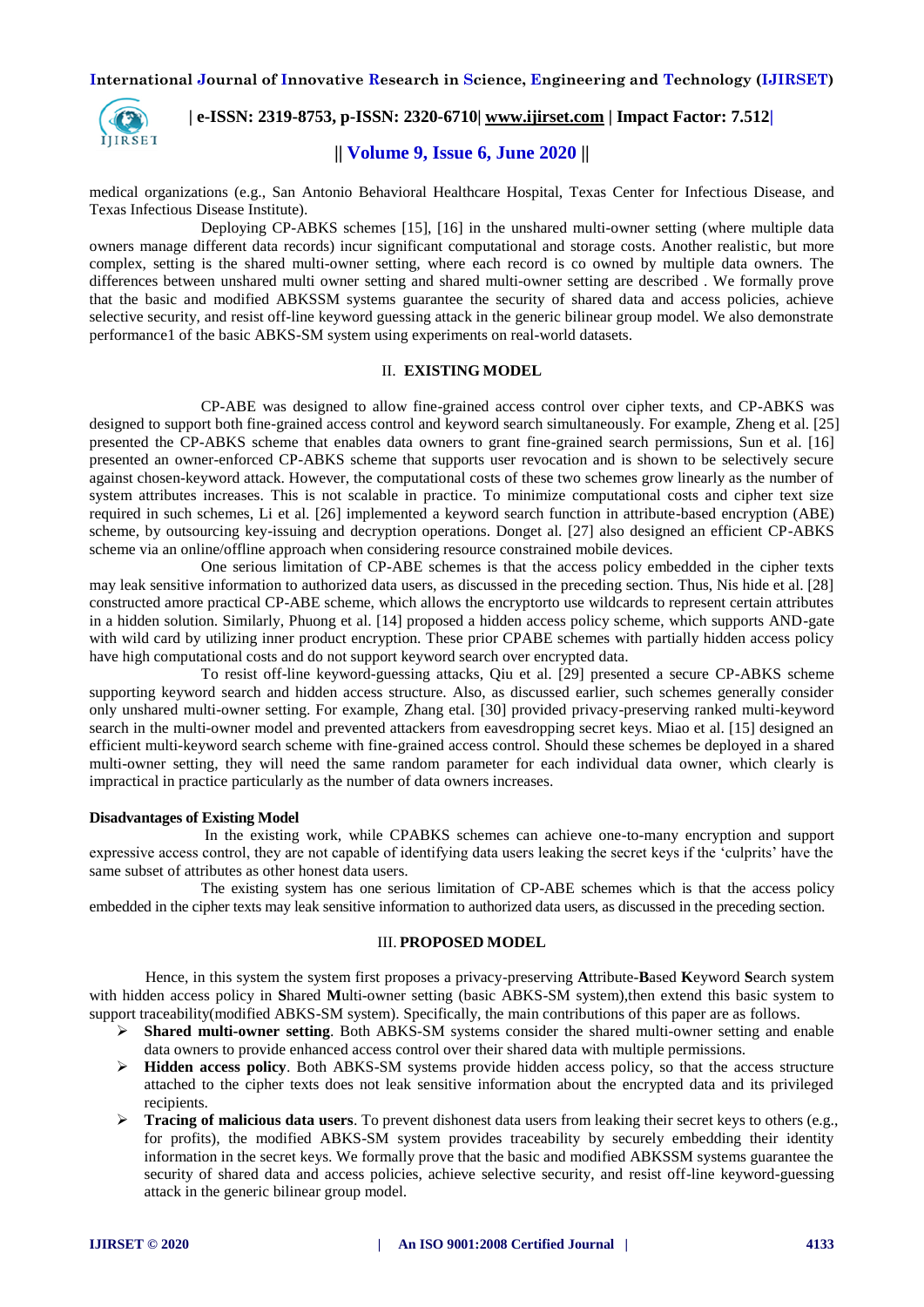

 **| e-ISSN: 2319-8753, p-ISSN: 2320-6710| [www.ijirset.com](http://www.ijirset.com/) | Impact Factor: 7.512|**

**|| Volume 9, Issue 6, June 2020 ||** 

#### **Advantages of Proposed Model:**

- $\checkmark$  The system is more effective since Linear Secret Sharing Schemes (LSSS) present to give more security on the system.
- The system is more secured since Cipher text-Policy Attribute-Based Encryption(CP-ABE) schemes are designed to mitigate these two limitations, as well as enhancing access permissions in multi-user setting and facilitating one-to-many encryption.

# *3.1. PROPOSED MODEL OF ARCHITECTURE DIAGRAM*



**Figure 2.1: Proposed Architecture**

# *3.2. MODULE DESCRIPTION*

# **3.2.1. DATA OWNER**

In this module, Data owner has to register to cloud and logs in, Encrypts and uploads a file to cloud server and also performs the following operations such as Upload Patient Data, View All Patients, View All Patients and Request Ownership, View Ownership Request and Give Response, View Ownership Response, View Patients with Ownership.

# **3.2.2. CLOUD SERVER**

In this module the cloud will authorize both the owner and the user and also performs the following operations such as View Users and Authorization, View Data Owners and Authorization, View All Patient Details, View All Attackers, View Rank Results, View Time Delay Results, View Throughput Results

# **3.2.3. TPA**

In this module, the TPA performs the following operations such as View Request and Generate Secret Key, View All **Attackers** 

#### **3.2.4. DATA USER**

In this module, the user has to register to cloud and log in and performs the following operations such as Search Patients, Request Secret Key, View Response Secret Key.

### IV.**IMPLEMENTATION OF THE MODEL**

#### **4.1. Symmetric key Algorithm:**

Symmetric-key algorithm[s](https://en.wikipedia.org/wiki/Symmetric-key_algorithm#cite_note-1)<sup>[</sup> are [algorithms](https://en.wikipedia.org/wiki/Algorithm) for [cryptography](https://en.wikipedia.org/wiki/Cryptography) that use the same [cryptographic keys](https://en.wikipedia.org/wiki/Key_(cryptography)) for both encryption of [plaintext](https://en.wikipedia.org/wiki/Plaintext) and decryption of [ciphertext.](https://en.wikipedia.org/wiki/Ciphertext) The keys may be identical or there may be a simple transformation to go between the two keys. The keys, in practice, represent a [shared secret](https://en.wikipedia.org/wiki/Shared_secret) between two or more parties that can be used to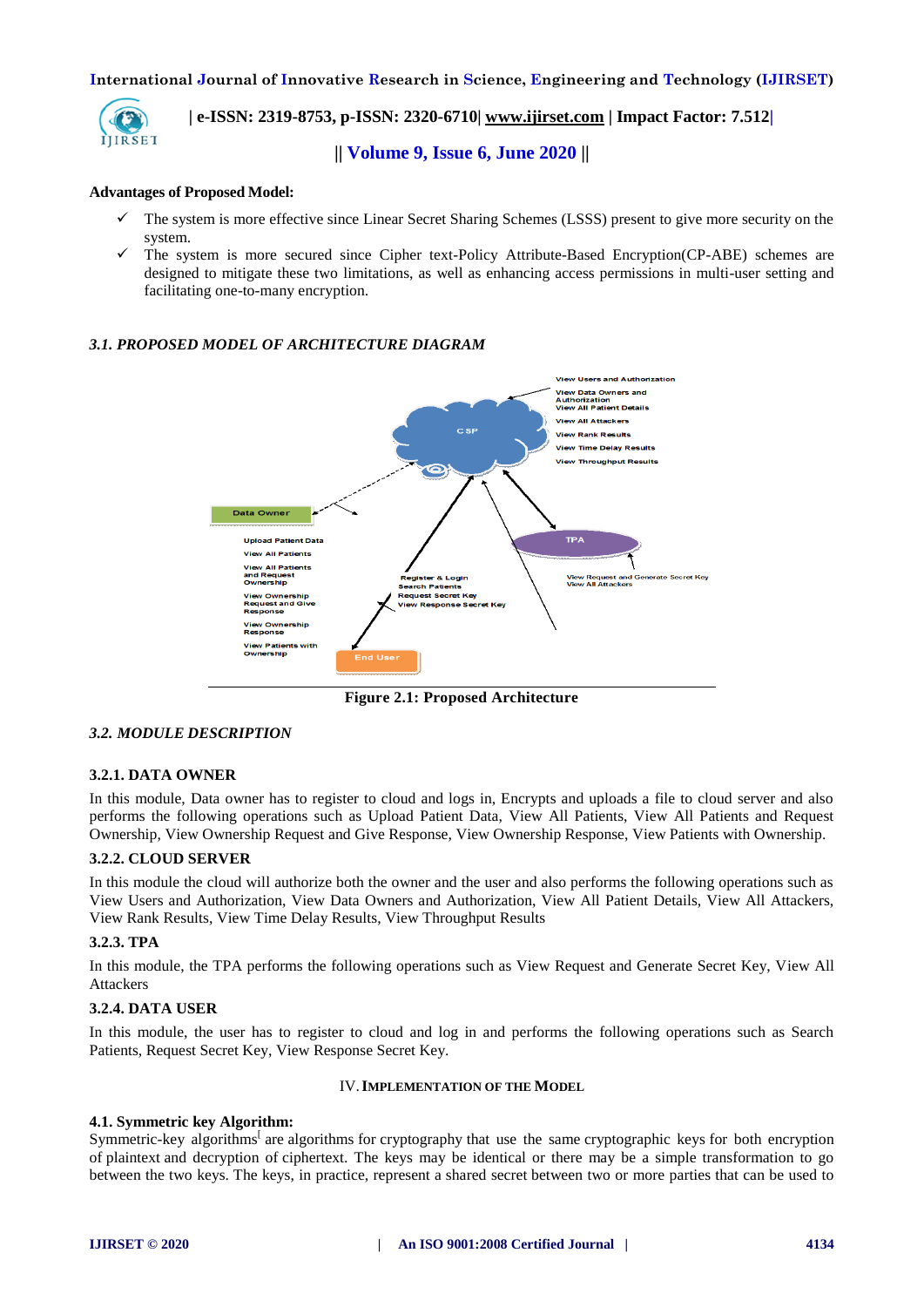

# **| e-ISSN: 2319-8753, p-ISSN: 2320-6710| [www.ijirset.com](http://www.ijirset.com/) | Impact Factor: 7.512|**

# **|| Volume 9, Issue 6, June 2020 ||**

maintain a private information link. This requirement that both parties have access to the secret key is one of the main drawbacks of symmetric key encryption, in comparison to [public-key encryption.](https://en.wikipedia.org/wiki/Public_key_encryption)

#### **4.2. Key Generation Algorithm:**

When used with asymmetric ciphers for key transfer, [pseudorandom key generators](https://en.wikipedia.org/wiki/Cryptographically_secure_pseudorandom_number_generator) are nearly always used to generate the symmetric cipher session keys. However, lack of randomness in those generators or in their [initialization vectors](https://en.wikipedia.org/wiki/Initialization_vector) is disastrous and has led to cryptanalytic breaks in the past. Therefore, it is essential that an implementation use a source of high [entropy](https://en.wikipedia.org/wiki/Entropy_(information_theory)) for its initialization.

Key generation is the process of generating keys in cryptography. A key is used to encrypt and decrypt whatever data is being encrypted/decrypted. A device or program used to generate keys is called a key generator or key gen.



# V. **EXPERIMENTAL RESULTS**

(b) Figure 5.1: Computational costs in various algorithms: (a) KeyGen algorithm; (b) Enc algorithm.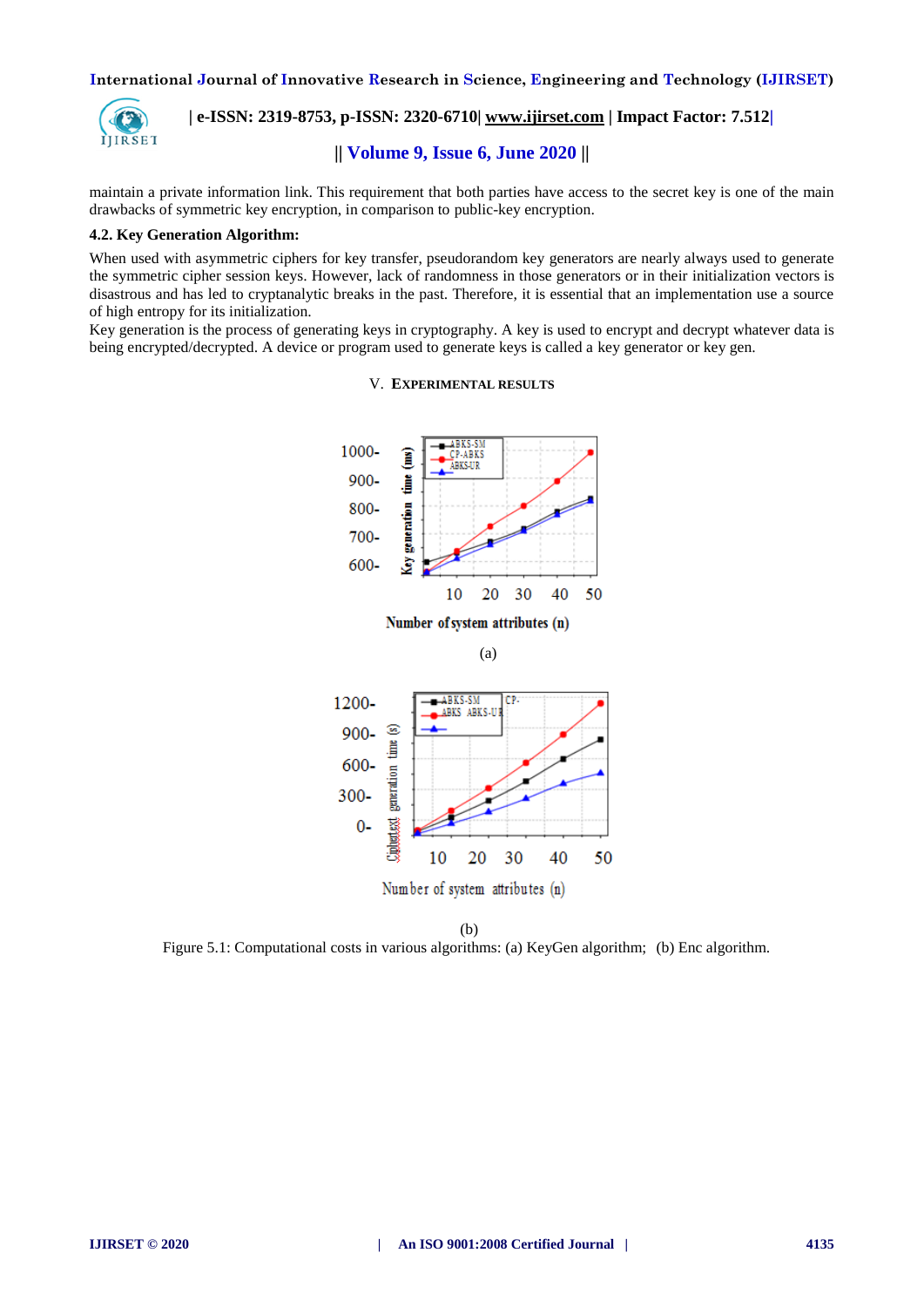

 **| e-ISSN: 2319-8753, p-ISSN: 2320-6710| [www.ijirset.com](http://www.ijirset.com/) | Impact Factor: 7.512|**

**|| Volume 9, Issue 6, June 2020 ||** 



Figure 5.2: Throughput Result

# VI. **CONCLUSION**

We presented a realistic keyword search scheme in the paper which supports hidden access policies in a shared multiowner environment. In addition, we demonstrated how, if desired, the basic ABKS-SM system can be expanded to support traceability in the updated ABKS-SM system (i.e. malicious DU tracing). The structured security review showed that ABKS SM systems are specific and updated to achieve selective protection and resist attack on the generic bilinear community. The utility of the proposed ABKS-SM systems were demonstrated by testing their performance using three real-world data sets and a test bed including 11 mobile terminals and a high-performance workstation server. When the number of device attributes increases, the processing and storage costs often limit the proposed ABKS-SM systems. In addition, we are also planning to increase the performance of the ABKS-SM systems. We should also concentrate on explicit searches (e.g., multi-keyword search and weird keyword search) in our future research, to promote an effective search finding and to reduce the amount of irrelevant search results.

# **REFERENCES**

[1] J. Li, W. Yao, Y. Zhang, H. Qian, and J. Han, "Flexible and fine grained attribute-based data storage in cloud computing," IEEE Transactions on Services Computing, vol. 10, no. 5, pp. 785–796, 2017.

[2] J. Li, H. Yan, and Y. Zhang, "Certificate less public integrity checking of group shared data on cloud storage," IEEE Transactions on Services Computing, vol. PP, pp. 1–1, 2018.

[3] D. Wu, J. Yan, H. Wang, D. Wu, and R. Wang, "Social attribute aware incentive mechanism for device-to-device video distribution, "IEEE Transactions on Multimedia, vol. 19, no. 8, pp. 1908–1920,2017.

[4] D. Wu, Q. Liu, H. Wang, D. Wu, and R. Wang, "Socially aware energy-efficient mobile edge collaboration for video distribution," IEEE Transactions on Multimedia, vol. 19, no. 10, pp. 2197–2209,2017.

[5] D. Wu, S. Si, S. Wu, and R. Wang, "Dynamic trust relationships aware data privacy protection in mobile crowdsensing," IEEE Internet of Things Journal, vol. PP, no. 99, pp. 1–1, 2017.

[6] D. X. Song, D. Wagner, and A. Perrig, "Practical techniques forsearches on encrypted data," in Proc. IEEE Symposium on Security and Privacy (SP 2000), 2000, pp. 44–55.

[7] D. Boneh, G. Di Crescenzo, R. Ostrovsky, and G. Persiano, "Public key encryption with keyword search," in Proc. International conference on the theory and applications of cryptographic techniques(EUROCRYPT 2004), 2004, pp. 506–522.

[8] H. Li, Y. Yang, T. H. Luan, X. Liang, L. Zhou, and X. S. Shen, "Enabling fine-grained multi-keyword search supporting classified sub-dictionaries over encrypted cloud data," IEEE Transaction son Dependable and Secure Computing, vol. 13, no. 3, pp. 312–325,2016.